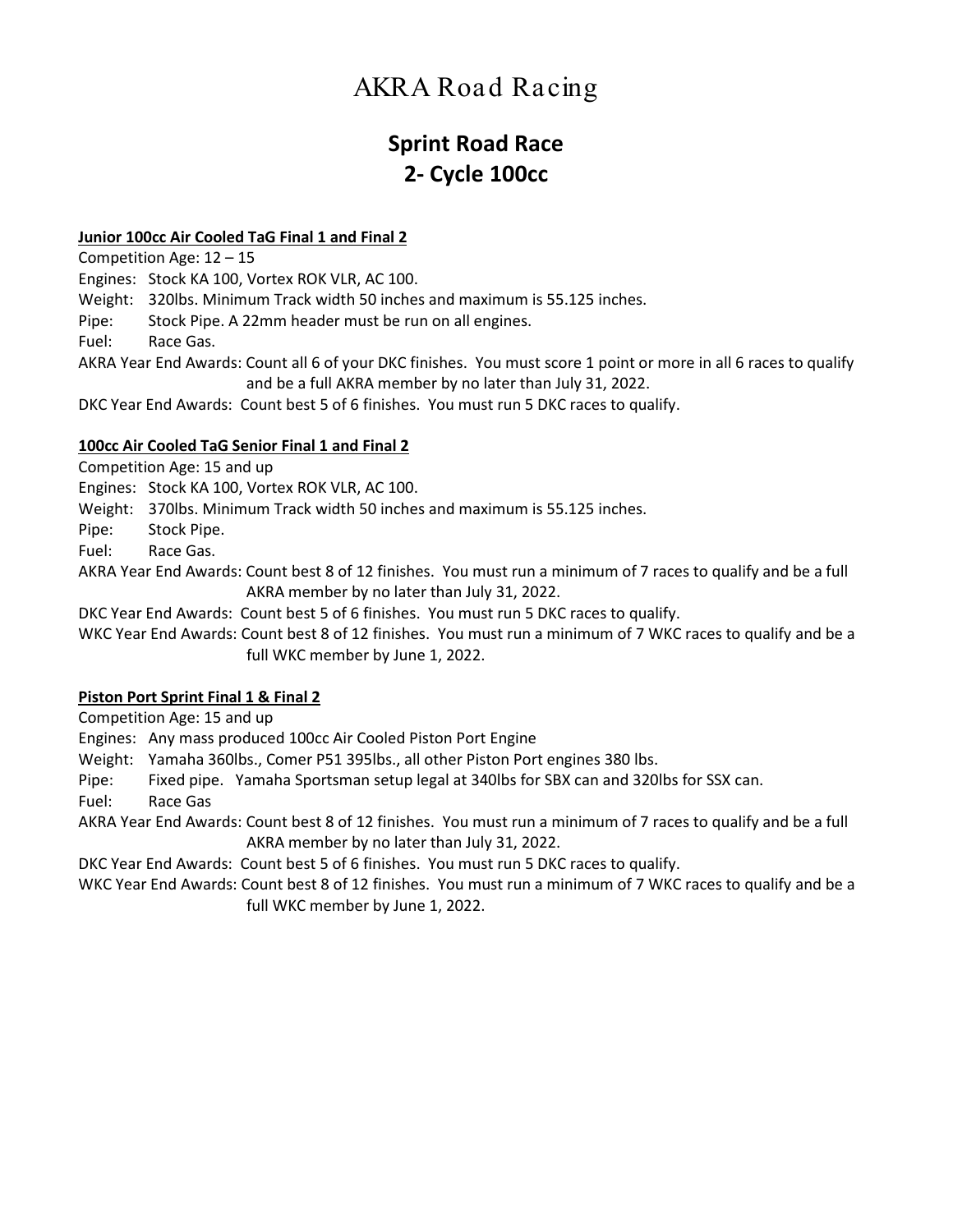### **Junior Sprint Final 1 & Final 2**

Competition Age: 12 – 15 Engines: Yamaha KT 100 Weight: 315lbs. Pipe: RLV SSX Fuel: Race Gas.

AKRA Year End Awards: Count best 8 of 12 finishes. You must run a minimum of 7 races to qualify and be a full AKRA member by no later than July 31, 2022.

DKC Year End Awards: Count best 5 of 6 finishes. You must run 5 DKC races to qualify.

WKC Year End Awards: Count best 8 of 12 finishes. You must run a minimum of 7 WKC races to qualify and be a full WKC member by June 1, 2022.

### **Open Sprint Final 1 & Final 2**

Competition Age: 15 and up

Engines: Any non-gearbox 2 cycle up to 135cc, 80cc Gearbox engines, 4 cycle engines.

- Weight: Yamaha, ARC Comer, PRD RK 100 340lbs., All other Piston Ports 350lbs., 100cc Controlled Stock 365lbs., IAME KA100 365lbs., Vortex ROK VLR 365lbs., all other non-gearbox up to 150cc 380lbs., 80cc Gearbox 375lbs., Open Modified Animals-Clones-Honda-Flatheads up to 300cc 340lbs., Stock Animal 300lbs., Limited Modified Animal 340lbs., Pro Gas 300 lbs., Clone/LO206 300lbs., Honda GSX200 350lbs., Open Modified Honda, Briggs, Tech Star, Blockzilla from 301cc-450cc 380lbs.
- Pipe: Fixed pipe. IAME KA100 and Vortex ROK VLR can run either a 1.75 inch or 2.00-inch header and pipe. Fuel: 2 cycles - Race Gas, 4 cycles – Methanol or Pump Gas.
- AKRA Year End Awards: Count best 8 of 12 finishes. You must run a minimum of 7 races to qualify and be a full AKRA member by no later than July 31, 2022.

DKC Year End Awards: Count best 5 of 6 finishes. You must run 5 DKC races to qualify.

WKC Year End Awards: Count best 8 of 12 finishes. You must run a minimum of 7 WKC races to qualify and be a full WKC member by June 1, 2022.

# **Yamaha Sprint Final 1 & Final 2**

Competition Age: 15 and up

Engines: Yamaha KT 100

Weight: 360lbs.

Pipe: Fixed Pipe. Yamaha Sportsman setup legal at 335lbs.

Fuel: Race Gas

AKRA Year End Awards: Count best 8 of 12 finishes. You must run a minimum of 7 races to qualify and be a full AKRA member by no later than July 31, 2022.

DKC Year End Awards: Count best 5 of 6 finishes. You must run 5 DKC races to qualify.

WKC Year End Awards: Count best 8 of 12 finishes. You must run a minimum of 7 WKC races to qualify and be a full WKC member by June 1, 2022.

#### **DKC Yamaha Sportsman Sprint Final 1 & Final 2**

Competition Age: 15 and up

Engines: Yamaha KT 100

Weight: SBX 360lbs., SSX 330lbs.

Pipe: RLV SBX Muffler, RLV 26S Header, Flex length minimum 11.0"as measured from piston face to end of flex. SSX Can Muffler.

Fuel: Race Gas

AKRA Year End Awards: Count all 6 of your DKC finishes. You must score 1 point or more in all 6 races to qualify and be a full AKRA member by no later than July 31, 2022.

DKC Year End Awards: Count best 5 of 6 finishes. You must run 5 DKC races to qualify.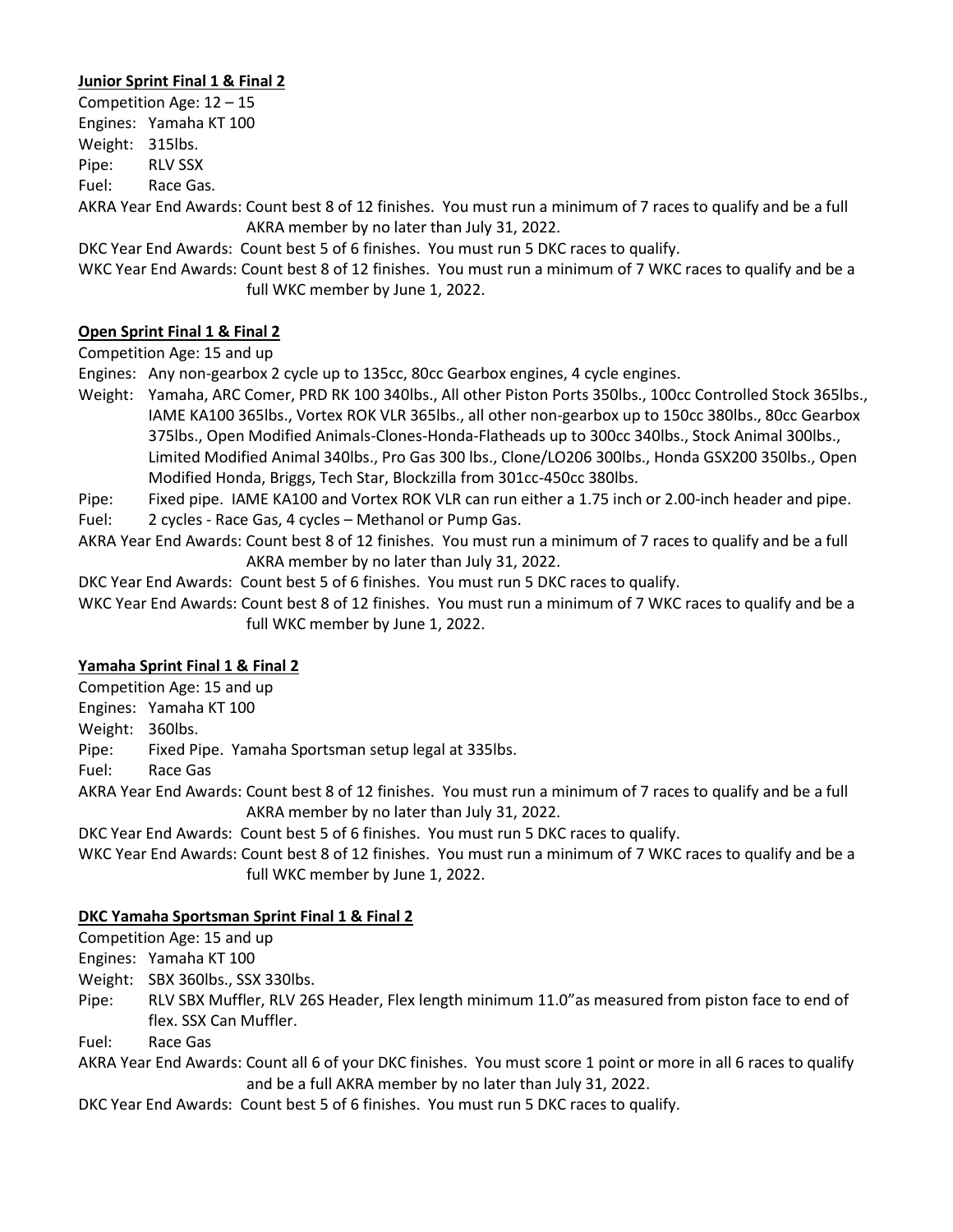#### **DKC CIK Yamaha Sprint Final 1 & Final 2**

Competition Age: 15 and up Engines: Yamaha KT 100 Chassis: CIK chassis only Weight: 350lbs. Pipe: Fixed Pipe. Fuel: Race Gas AKRA Year End Awards: Count all 6 of your DKC finishes. You must score 1 point or more in all 6 races to qualify and be a full AKRA member by no later than July 31, 2022. DKC Year End Awards: Count best 5 of 6 finishes. You must run 5 DKC races to qualify.

# **Sprint Road Race 2- Cycle 125cc TaG**

#### **DKC IAME Sprint Final 1 and Final 2**

Competition Age: 15 and up

Engines and Weight: Stock Parilla Leopard 375lbs., X30 390lbs.

Pipe: Fixed pipe

Fuel: Race Gas

Additional Information: Full floor pans are legal; they must not extend beyond the main frame rails.

Year End Awards: Count best 8 of 12 finishes. You must run a minimum of 7 races to qualify and be a full AKRA member by no later than July 31, 2022.

AKRA Year End Awards: Count all 6 of your DKC finishes. You must score 1 point or more in all 6 races to qualify and be a full AKRA member by no later than July 31, 2022.

DKC Year End Awards: Count best 5 of 6 finishes. You must run 5 DKC races to qualify.

#### **Junior TaG Sprint Final 1 & Final 2**

Competition Age: 12 - 15

Engines and Weight: Parilla Leopard 320lbs., PRD Galaxy 320lbs., Rotax Max FR 125 320lbs., Vortex Rok 330lbs., X30 330lbs., X 125-T 320lbs.

Restricted intake manifold with a 15mm intake opening.

Pipe: Stock exhaust.

Fuel: Race Gas

Additional Information: Full floor pans are legal; they must not extend beyond the main frame rails.

AKRA Year End Awards: Count best 8 of 12 finishes. You must run a minimum of 7 races to qualify and be a full AKRA member by no later than July 31, 2022.

DKC Year End Awards: Count best 5 of 6 finishes. You must run 5 DKC races to qualify.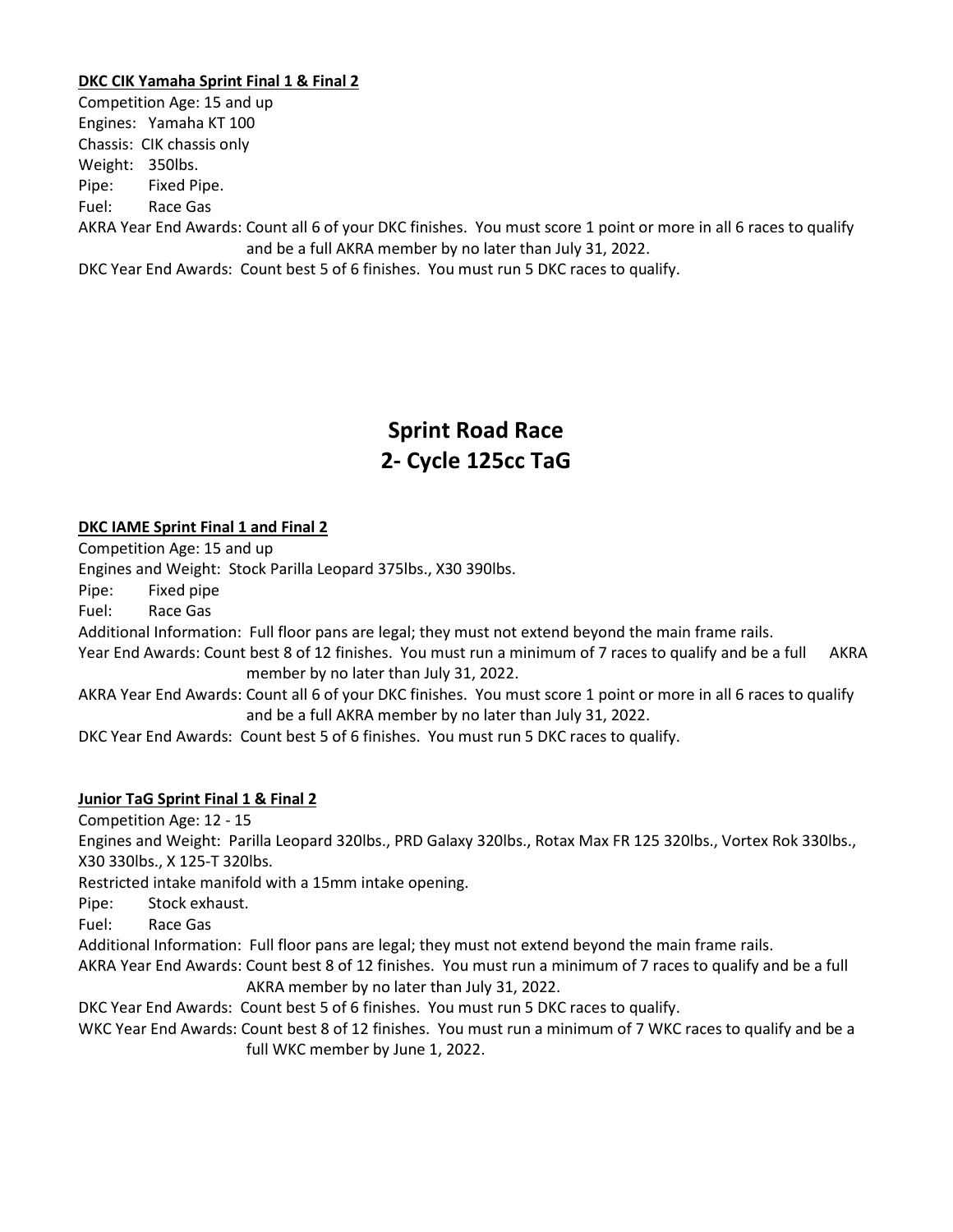# **CIK TaG 125 Lite Final 1 & Final 1**

Competition Age: 15 and up

Engines and Weight: Parilla Leopard 330lbs., PRD Fireball 330lbs., Rotax Max FR 125 330lbs., Vortex TT 370lbs., Motori Seven 370lbs., X30 360lbs., X 125-MX 360lbs., TM 125 360lbs., Sonik TX 370lbs., Sonik VX 330lbs., Rok GP 370lbs.

Pipe: Fixed pipe

Fuel: Race Gas

Additional Information: Full floor pans are legal; they must not extend beyond the main frame rails.

AKRA Year End Awards: Count all 6 of your DKC finishes. You must score 1 point or more in all 6 races to qualify and be a full AKRA member by no later than July 31, 2022.

DKC Year End Awards: Count best 5 of 6 finishes. You must run 5 DKC races to qualify.

# **DKC TaG Masters Sprint Final 1 and Final 2**

Competition Age: 35 and up

Engines and Weight: Parilla Leopard 390lbs., PRD Fireball 380lbs., Rotax Max FR 125 400lbs., Rotax Max FR 125 EVO 420lbs., Vortex TT 425lbs., Motori Seven 435lbs., X30 400lbs., X 125-MX 390lbs., TM 125 390lbs., Sonik TX 445lbs., Sonik VX 410lbs., Ported Parilla Leopard 410lbs., Easykart 380lbs., Rok GP 430lbs.

Pipe: Fixed pipe

Fuel: Race Gas

Additional Information: Full floor pans are legal; they must not extend beyond the main frame rails.

AKRA Year End Awards: Count all 6 of your DKC finishes. You must score 1 point or more in all 6 races to qualify and be a full AKRA member by no later than July 31, 2022.

DKC Year End Awards: Count best 5 of 6 finishes. You must run 5 DKC races to qualify.

# **CIK TaG 125 Heavy Final 1 & Final 2**

Competition Age: 15 and up

Engines and Weight: Parilla Leopard 385lbs., PRD Fireball 375lbs., Rotax Max FR 125 395lbs., Rotax Max FR 125 EVO 425lbs., Vortex TT 425lbs., Motori Seven 435lbs., X30 395lbs., X 125-MX 390lbs., TM 125 390lbs., Sonik TX 445lbs., Sonik VX 410lbs., Ported Parilla Leopard 410lbs., Easykart 380lbs., Rok GP 435lbs.

Pipe: Fixed pipe

Fuel: Race Gas

Additional Information: Full floor pans are legal; they must not extend beyond the main frame rails.

AKRA Year End Awards: Count best 8 of 12 finishes. You must run a minimum of 7 races to qualify and be a full AKRA member by no later than July 31, 2022.

DKC Year End Awards: Count best 5 of 6 finishes. You must run 5 DKC races to qualify.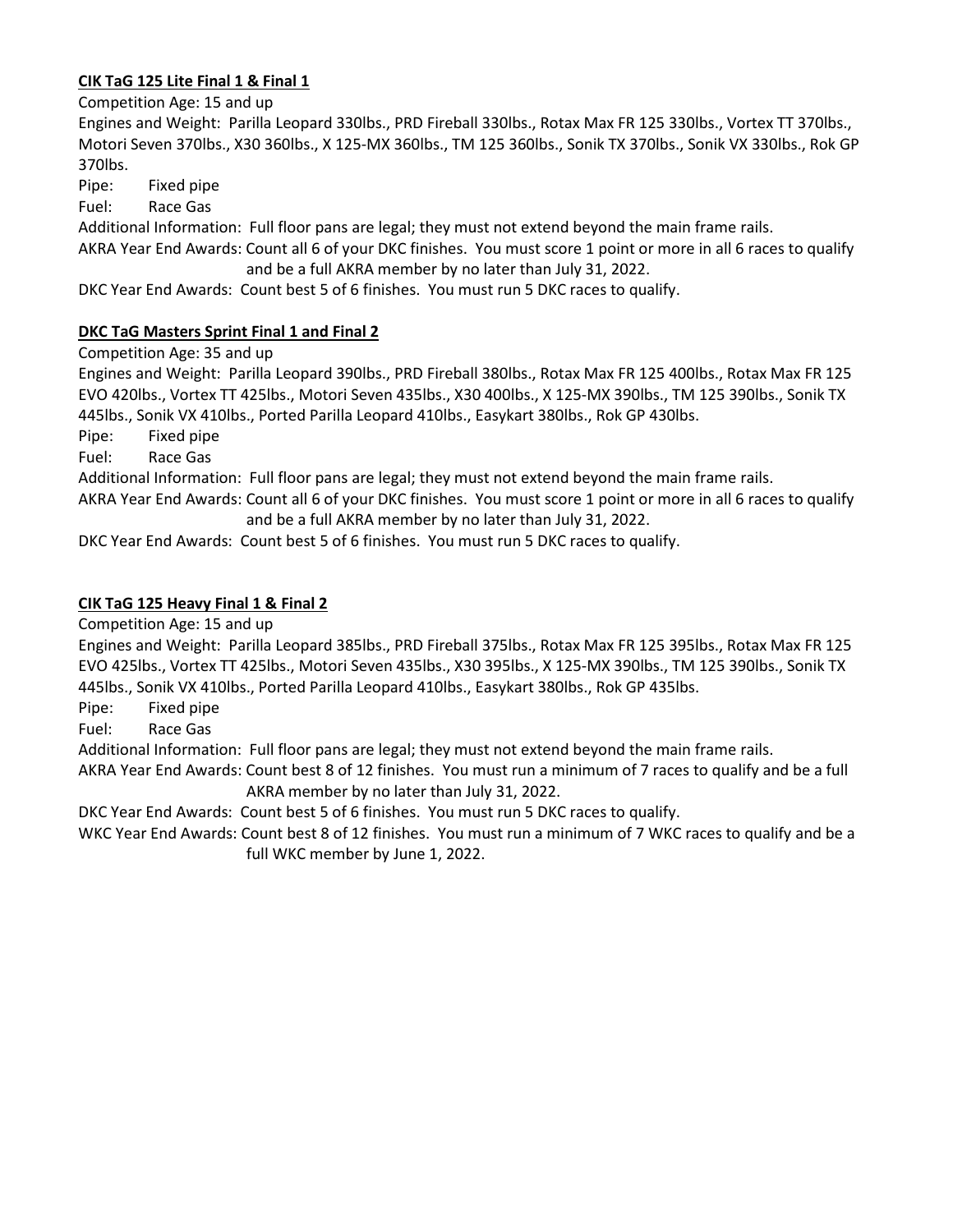# **CIK TaG 125 Medium Final 1 and Final 2**

Competition Age: 15 and up

Engines and Weight: Parilla Leopard 360lbs., PRD Fireball 350lbs., Rotax Max FR 125 380lbs., Rotax Max FR 125 EVO 400lbs., Vortex TT 405lbs., Motori Seven 415lbs., X30 370lbs., X 125-MX 360lbs., TM 125 360lbs., Sonik TX 390lbs., Sonik VX 380lbs., Ported Parilla Leopard 380lbs., Easykart 350lbs., Rok GP 410lbs.

Pipe: Fixed pipe

Fuel: Race Gas

Additional Information: Full floor pans are legal; they must not extend beyond the main frame rails.

AKRA Year End Awards: Count best 8 of 12 finishes. You must run a minimum of 7 races to qualify and be a full AKRA member by no later than July 31, 2022.

DKC Year End Awards: Count best 5 of 6 finishes. You must run 5 DKC races to qualify.

WKC Year End Awards: Count best 8 of 12 finishes. You must run a minimum of 7 WKC races to qualify and be a full WKC member by June 1, 2022.

# **Sprint Road Race 4- Cycle**

# **Junior 4-Cycle Sprint Final 1 & Final 2**

Competition Age: 12 - 15

Engines: Briggs and Stratton Animal, Pro Gas, LO206, or Clone. Animal and Pro Gas with .575 black restrictor, LO206 with .570 restrictor and yellow slide, Clone with .550 Red restrictor. Dry engine clutch only.

Weight: Animal 305lbs., Pro Gas 290lbs., LO206 300lbs., Clone 280lbs.

Pipe: Fixed pipe

Fuel: Animal – Methanol, LO206, Pro Gas and Clone – Pump Gas

AKRA Year End Awards: Count best 8 of 12 finishes. You must run a minimum of 7 races to qualify and be a full AKRA member by no later than July 31, 2022.

DKC Year End Awards: Count best 5 of 6 finishes. You must run 5 DKC races to qualify.

WKC Year End Awards: Count best 8 of 12 finishes. You must run a minimum of 7 WKC races to qualify and be a full WKC member by June 1, 2022.

# **4-Cycle Sprint 370 Final 1 & Final 2**

Competition Age: 15 and older

- Engines: Briggs and Stratton Animal. Pro Gas legal under Pro Gas rules, LO 206 legal under LO 206. Dry engine clutch only.
- Weight: Animal 360lbs., Pro Gas 335lbs., LO206 320lbs.

Pipe: Fixed pipe

Fuel: Methanol or Gas

AKRA Year End Awards: Count best 8 of 12 finishes. You must run a minimum of 7 races to qualify and be a full AKRA member by no later than July 31, 2022.

DKC Year End Awards: Count best 5 of 6 finishes. You must run 5 DKC races to qualify.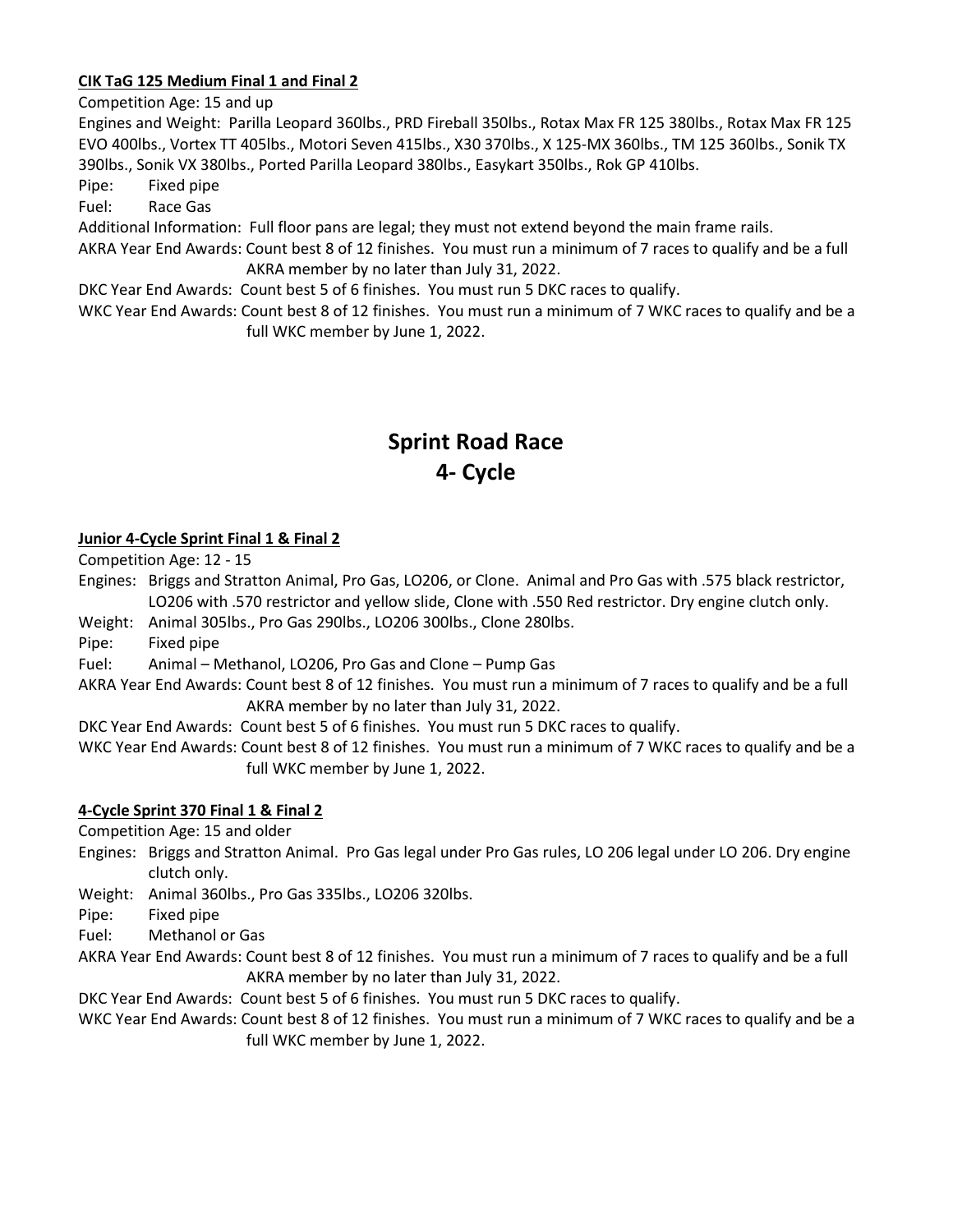# **4-Cycle Sprint 390 Final 1 & Final 2**

Competition Age: 15 and older

Engines: Briggs and Stratton Animal. Pro Gas legal under Pro Gas rules, LO 206 legal under LO 206. Dry engine clutch only.

Weight: Animal 390lbs., Pro Gas 355lbs., LO206 340lbs.

Pipe: Fixed pipe

Fuel: Methanol or Gas

AKRA Year End Awards: Count best 8 of 12 finishes. You must run a minimum of 7 races to qualify and be a full AKRA member by no later than July 31, 2022.

DKC Year End Awards: Count best 5 of 6 finishes. You must run 5 DKC races to qualify.

WKC Year End Awards: Count best 8 of 12 finishes. You must run a minimum of 7 WKC races to qualify and be a full WKC member by June 1, 2022.

### **Cadet Final 1 & Final 2**

Competition Age: 8 - 12

Yamaha Sportsman KT 100S, 245lbs., Walbro-WA55B carburetor and manifold, RLV-SSX Can Muffler.

Komet Sportsman KPV 100, 245lbs., Walbro-WA55B carburetor, KPV 1 pipe and header.

Briggs Animal Sportsman – Stock Animal with .505 Gold restrictor, 245lbs.

LO206 Sportsman, LO 206 with carb lock and .490 restrictor-green slide, 225lbs.

TaG Cadet – CIK Bodywork, Gazelle 60cc 245lbs., Mini Swift 60cc 245lbs., RoK 60cc 245lbs.

4 Cycle International, Clone – ARC/.550 Blue Restrictor, Pull Starter, 225lbs.

Fuel: Race Gas or Pump Gas

Only races WKC events and DKC Pittsburgh.

# **CIK/LO 206 Sprint Final 1 & Final 2**

Competition Age: 15 and older

Engines: Stock Briggs and Stratton LO 206. Dry engine clutch only.

Weight: 375lbs. Must run CIK style kart and bodywork. The rear track width minimum of 50" and maximum of 55.125".

Briggs and Stratton LO206 rules mandatory

Fuel: Pump Gas

Additional Information: This class follows CKNA rules for engine, pipe, chassis, and bodywork. Tire Compounds are open. Front tire sizes are  $4.5 \times 5$  or  $4.6 \times 5$ . Rear tires sizes are  $6.00 \times 5$  or  $7.10 \times 5$ . Floor pan must end at the bar in front of the seat, must be chain drive, must use proper clutch (no disk clutch).

AKRA Year End Awards: Count best 8 of 12 finishes. You must run a minimum of 7 races to qualify and be a full AKRA member by no later than July 31, 2022.

DKC Year End Awards: Count best 5 of 6 finishes. You must run 5 DKC races to qualify.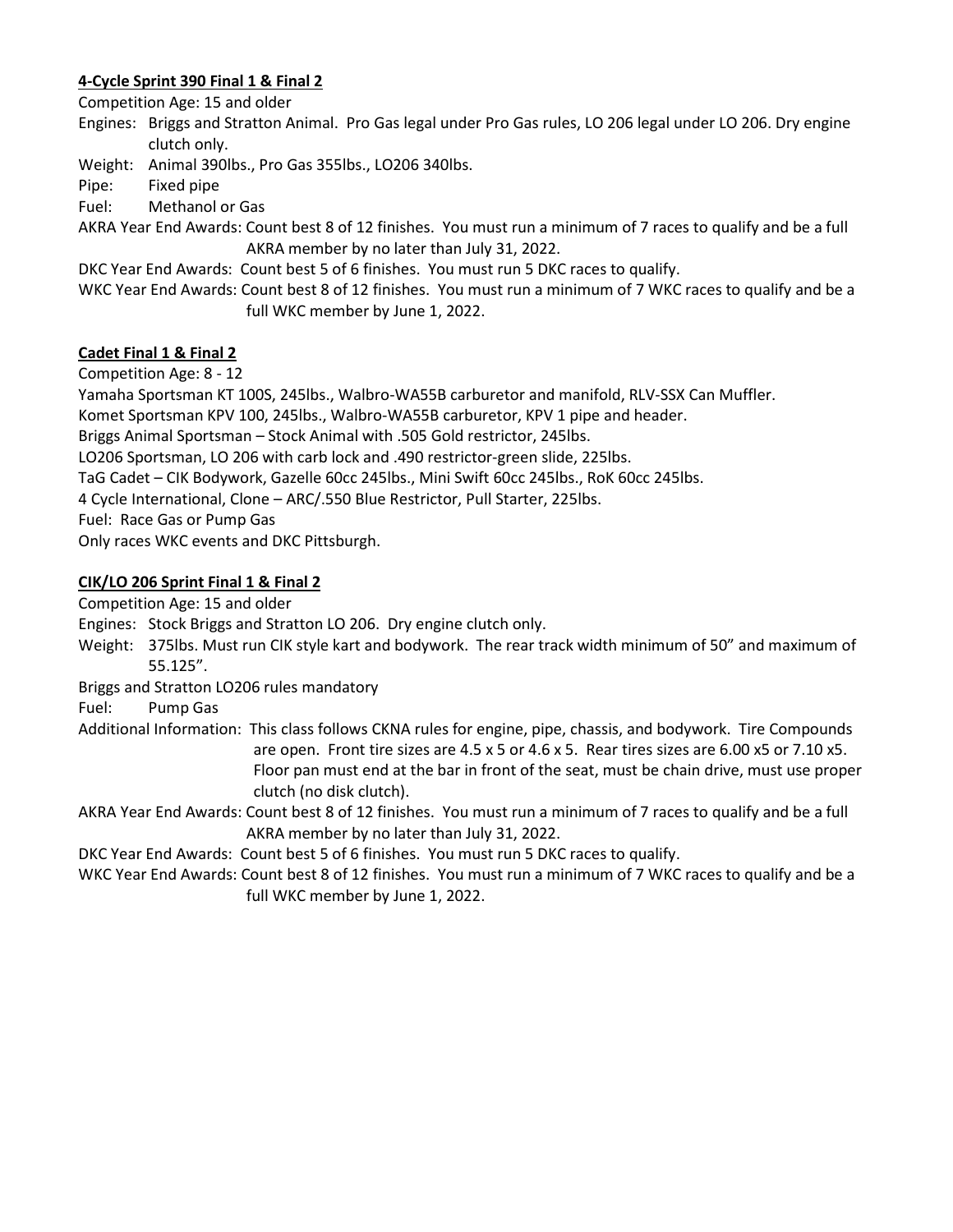# **CIK/LO 206 Heavy Sprint Final 1 & Final 2**

Competition Age: 15 and older

Engines: Stock Briggs and Stratton LO 206. Dry engine clutch only.

Weight: 400lbs. Must run CIK style kart and bodywork. The rear track width minimum of 50" and maximum of 55.125".

Briggs and Stratton LO206 rules mandatory

Fuel: Pump Gas

- Additional Information: This class follows CKNA rules for engine, pipe, chassis, and bodywork. Tire Compounds are open. Front tire sizes are 4.5 x 5 or 4.6 x 5. Rear tires sizes are 6.00 x5 or 7.10 x5. Floor pan must end at the bar in front of the seat, must be chain drive, must use proper clutch (no disk clutch).
- AKRA Year End Awards: Count best 8 of 12 finishes. You must run a minimum of 7 races to qualify and be a full AKRA member by no later than July 31, 2022.

DKC Year End Awards: Count best 5 of 6 finishes. You must run 5 DKC races to qualify.

WKC Year End Awards: Count best 8 of 12 finishes. You must run a minimum of 7 WKC races to qualify and be a full WKC member by June 1, 2022.

# **DKC Clone Sprint Final 1 & Final 2**

Competition Age: 15 and older

Engines: Clone

Weight: 400lbs.

Pipe: Fixed pipe between 18" and 22" with RLV silencer with noting extending beyond rear bumper.

Fuel: Unleaded

AKRA Year End Awards: Count all 6 of your DKC finishes. You must score 1 point or more in all 6 races to qualify and be a full AKRA member by no later than July 31, 2022.

DKC Year End Awards: Count best 5 of 6 finishes. You must run 5 DKC races to qualify.

# **Junior LO 206 Sprint Final 1 & Final 2**

Competition Age: 12 – 15 Engines: LO 206. Weight: 250lbs. Briggs and Stratton LO206 rules mandatory Fuel: Pump Gas. AKRA Year End Awards: Count best 8 of 12 finishes. You must run a minimum of 7 races to qualify and be a full AKRA member by no later than July 31, 2022. DKC Year End Awards: Count best 5 of 6 finishes. You must run 5 DKC races to qualify.

WKC Year End Awards: Count best 8 of 12 finishes. You must run a minimum of 7 WKC races to qualify and be a full WKC member by June 1, 2022.

#### **DKC LO 206 Sprint Final 1 and Final 2**

Competition Age: 15 and older Engines: Stock Briggs and Stratton LO 206. Dry engine clutch only. Weight: 385lbs. Briggs and Stratton LO206 rules mandatory Fuel: Pump Gas AKRA Year End Awards: Count all 6 of your DKC finishes. You must score 1 point or more in all 6 races to qualify and be a full AKRA member by no later than July 31, 2022. DKC Year End Awards: Count best 5 of 6 finishes. You must run 5 DKC races to qualify.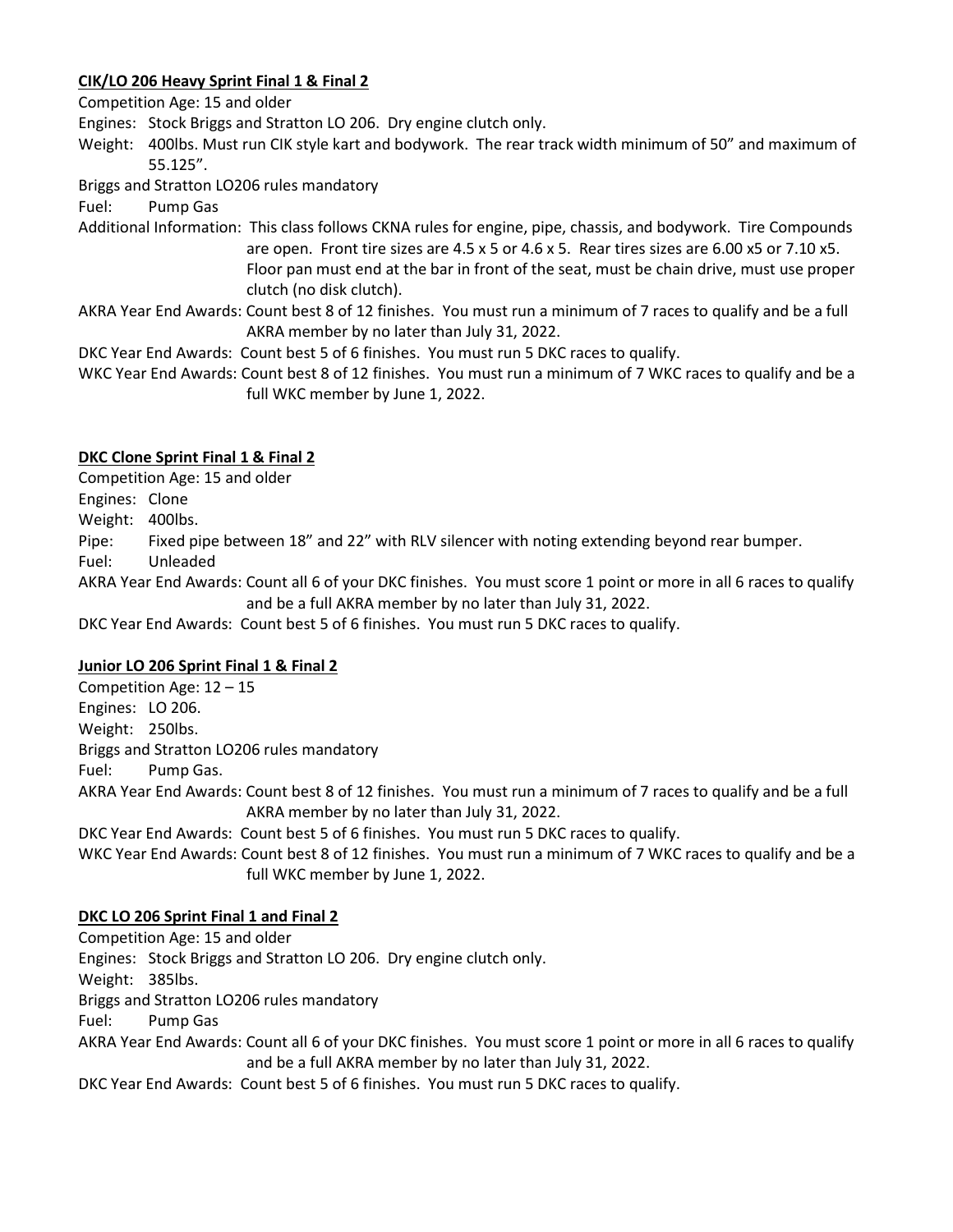#### **Junior Margay Ignite Sprint Final 1 & Final 2**

Competition Age: 12 – 15 Engines: Briggs LO206 Chassis: Ignite K2 Slide: Red (302333) Tire Hoosier 4.5/4.5 R80 Weight: 250lbs. AKRA Year End Awards: Count best 8 of 12 finishes. You must run a minimum of 7 races to qualify and be a full AKRA member by no later than July 31, 2022. DKC Year End Awards: Count best 5 of 6 finishes. You must run 5 DKC races to qualify. WKC Year End Awards: Count best 8 of 12 finishes. You must run a minimum of 7 WKC races to qualify and be a full WKC member by June 1, 2022.

#### **Margay Ignite Senior Sprint Final 1 & Final 2**

Competition Age: 15 and up Engines: Briggs LO206 Chassis: Ignite K3 Slide: Black (302328) Tire Hoosier 4.5/47.1 R80 Weight: 360lbs. AKRA Year End Awards: Count best 8 of 12 finishes. You must run a minimum of 7 races to qualify and be a full AKRA member by no later than July 31, 2022. DKC Year End Awards: Count best 5 of 6 finishes. You must run 5 DKC races to qualify. WKC Year End Awards: Count best 8 of 12 finishes. You must run a minimum of 7 WKC races to qualify and be a

full WKC member by June 1, 2022.

#### **Margay Ignite Masters Sprint Final 1 & Final 2**

Competition Age: 35 and up Engines: Briggs LO206 Chassis: Ignite K3 Slide: Black (302328) Tire Hoosier 4.5/47.1 R80 AKRA Year End Awards: Count best 8 of 12 finishes. You must run a minimum of 7 races to qualify and be a full AKRA member by no later than July 31, 2022. DKC Year End Awards: Count best 5 of 6 finishes. You must run 5 DKC races to qualify.

WKC Year End Awards: Count best 8 of 12 finishes. You must run a minimum of 7 WKC races to qualify and be a full WKC member by June 1, 2022.

**Limited Modified** See Open Sprint located in the 2-cycle section

**Open 4 Cycle** See Open Sprint located in the 2-cycle section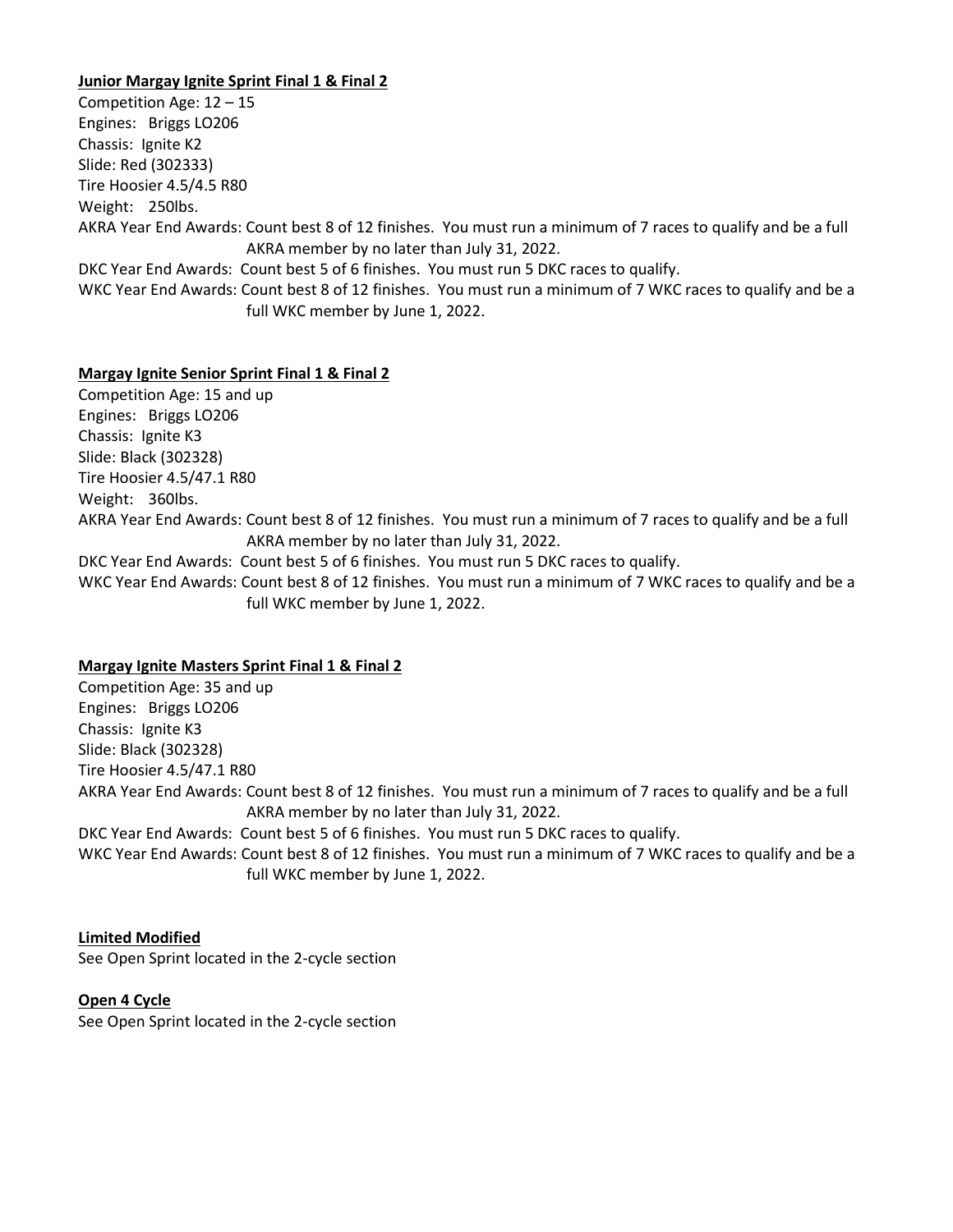# **Sprint Road Race 125 Shifter**

#### **CIK 125 Shifter Final 1 & Final 2**

Competition Age: 18 and up.

Engines: Mass produced 125cc Shifter Motor.

- Weight: Stock Honda CIK Bodywork 375lbs., 2013 Homologated Modified Motor CIK Bodywork 385lbs., 2016 Motors Homologated 405lbs. ICC 390lbs., KZ 400lbs.
- Pipe: Fixed pipe (Stock Honda must run pipe legal for Stock Honda class)

Fuel: Open Fuel

AKRA Year End Awards: Count best 8 of 12 finishes. You must run a minimum of 7 races to qualify and be a full AKRA member by no later than July 31, 2022.

DKC Year End Awards: Count best 5 of 6 finishes. You must run 5 DKC races to qualify.

WKC Year End Awards: Count best 8 of 12 finishes. You must run a minimum of 7 WKC races to qualify and be a full WKC member by June 1, 2022.

### **CIK 125 Shifter Pro Final 1 & Final 2**

Competition Age: 18

Engines: Mass produced 125cc Shifter Motor.

Weight: Stock Honda CIK Bodywork 375lbs., ICC 390lbs., KZ 400lbs.

Pipe: Fixed pipe (Stock Honda must run pipe legal for Stock Honda class)

Fuel: Open Fuel

AKRA Year End Awards: Count all 6 of your DKC finishes. You must score 1 point or more in all 6 races to qualify and be a full AKRA member by no later than July 31, 2022.

DKC Year End Awards: Count best 5 of 6 finishes. You must run 5 DKC races to qualify.

#### **G 125 Shifter Final 1 & Final 2**

Competition Age: 35 and up

Engines: 125cc Honda and 125cc ICC CIA/FIA engines (ICC engines stock 30mm Dellorto carb only)

Weight: Stock Honda 395lbs., ICC 410lbs., KZ 420lbs.

Pipe: Fixed pipe, (RLV 6800, RCE T3, RLV R4 (Single or Two Piece), SKUSA SK-1)

Fuel: Open Fuel

Other: Open Tire

AKRA Year End Awards: Count best 8 of 12 finishes. You must run a minimum of 7 races to qualify and be a full AKRA member by no later than July 31, 2022.

DKC Year End Awards: Count best 5 of 6 finishes. You must run 5 DKC races to qualify.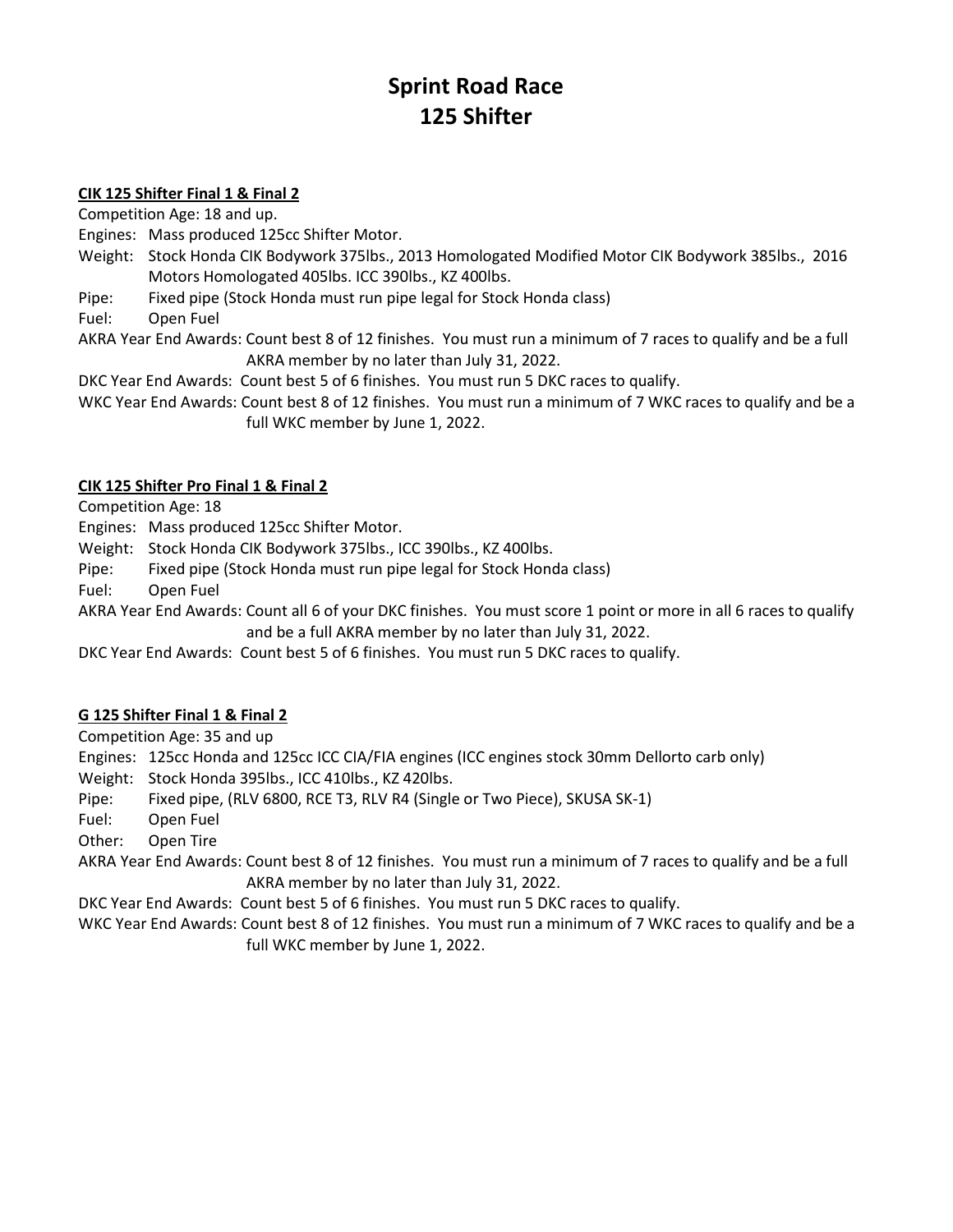### **Stock Honda Heavy Final 1 & Final 2**

Competition Age: 17 and up (Beginning for 2019 race series age will be 18) Engines: Honda CR 125 (1999 or 2001 Cylinder) Weight: 420lbs. Pipe: Fixed pipe, (RLV 6800, RCE T3, RLV R4 (Single or Two Piece), SKUSA SK-1) Fuel: Race Gas AKRA Year End Awards: Count best 8 of 12 finishes. You must run a minimum of 7 races to qualify and be a full AKRA member by no later than July 31, 2022. DKC Year End Awards: Count best 5 of 6 finishes. You must run 5 DKC races to qualify. WKC Year End Awards: Count best 8 of 12 finishes. You must run a minimum of 7 WKC races to qualify and be a full WKC member by June 1, 2022.

### **Stock Honda Lite Final 1 & Final 2**

Competition Age: 17 and up (Beginning for 2019 race series age will be 18) Engines: Honda CR 125 (1999 or 2001 Cylinder) Weight: 385lbs. Pipe: Fixed pipe, (RLV 6800, RCE T3, RLV R4 (Single or Two Piece), SKUSA SK-1) Fuel: Race Gas AKRA Year End Awards: Count best 8 of 12 finishes. You must run a minimum of 7 races to qualify and be a full AKRA member by no later than July 31, 2022. DKC Year End Awards: Count best 5 of 6 finishes. You must run 5 DKC races to qualify. WKC Year End Awards: Count best 8 of 12 finishes. You must run a minimum of 7 WKC races to qualify and be a full WKC member by June 1, 2022.

# **Laydown Enduro Class Structure**

# **100cc Piston Port Final 1 & Final 2**

Competition Age: 15 and up

Engines: Yamaha KT100, ARC Comer P-50, ARC Comer P-51, PRD-RK-100, Parilla PV-92, Komet K-71.

Weight: Yamaha 385lbs., Piston Port 410lbs., Comer P-51 425lbs.

Pipe: Fixed pipe.

Fuel: Race Gas

AKRA Year End Awards: Count best 8 of 12 finishes. You must run a minimum of 7 races to qualify and be a full AKRA member by no later than July 31, 2022.

DKC Year End Awards: Count best 5 of 6 finishes. You must run 5 DKC races to qualify.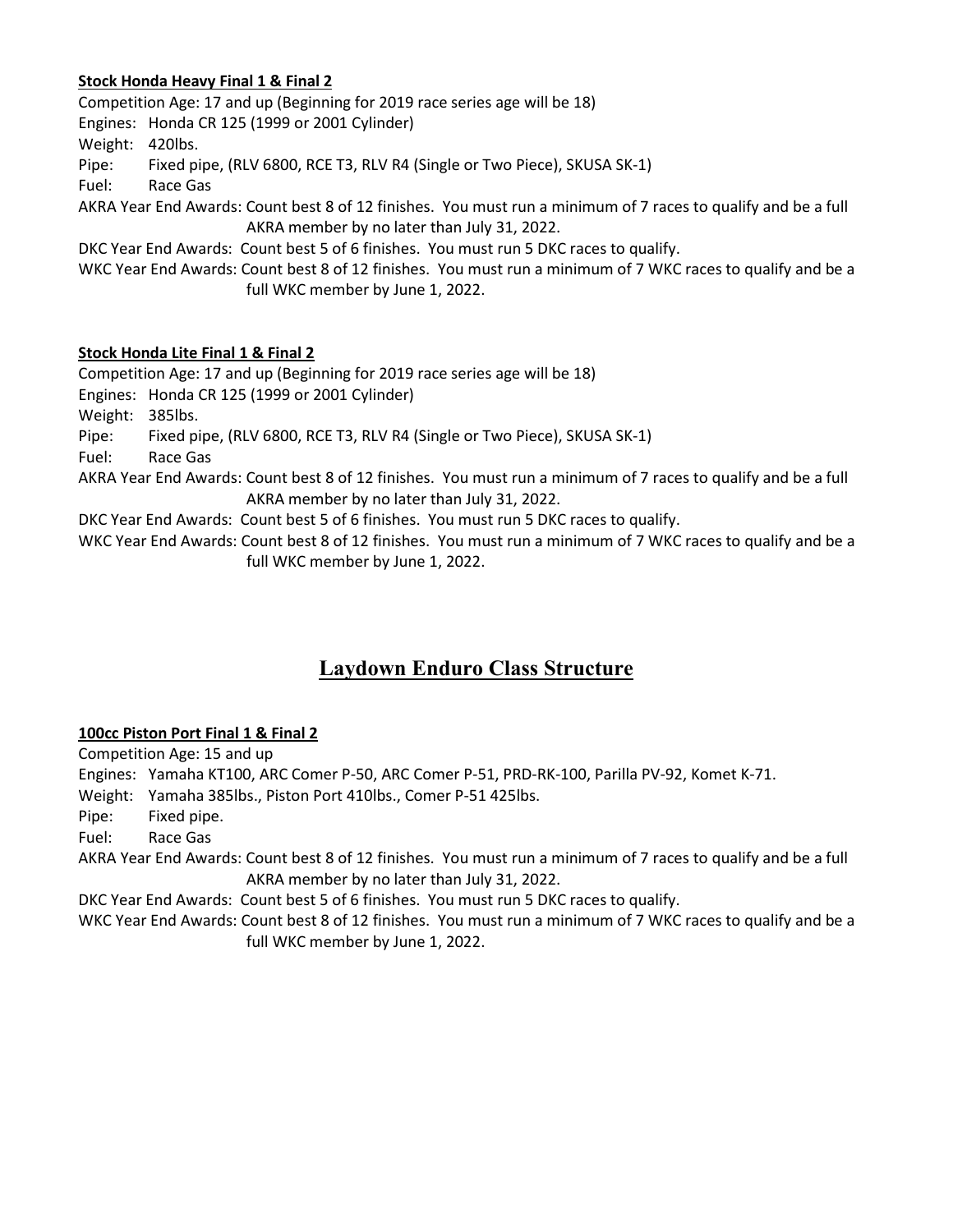### **Air Cooled 100cc TaG Enduro Final 1 & Final 2**

Competition Age: 15 and up

Engines: IAME KA 100 and Vortex ROK VLR

Weight: 400 lbs.

Pipe: RLV L2, RLV L3, RLV L4. Minimum Flex length 8.0" as measured from the piston face to the end of the flex.

G4. Minimum Flex length 9.5" as measured from the piston face to the end of the flex.

IR1, IR2. Minimum Flex length 9.0" as measured from the piston face to the end of the flex. Any 1.75" header legal.

Additional Rules: No blueprinting allowed. Must run carburetor that was original equipment of that engine. Heads can be recut to factory design if damaged. Starter can be removed. AKRA reserves the right to adjust any of the above rules to keep parity within the engines.

Fuel: Race Gas

AKRA Year End Awards: Count best 8 of 12 finishes. You must run a minimum of 7 races to qualify and be a full AKRA member by no later than July 31, 2022.

DKC Year End Awards: Count best 5 of 6 finishes. You must run 5 DKC races to qualify.

WKC Year End Awards: Count best 8 of 12 finishes. You must run a minimum of 7 WKC races to qualify and be a full WKC member by June 1, 2022.

# **B Stock**

Competition Age: 18 and up

Engines: 100cc Reed, 100cc Rotary, 100cc Controlled, 100cc Piston Port, 100 Stock Appearing

Weight: Piston Ports 395lbs., Reeds and Rotary 465lbs. Karts must be dual engine.

Pipe: Fixed

Fuel: Open

DKC Year End Awards: Count best 3 of 3 finishes. You must run 3 DKC races to qualify.

WKC Year End Awards: Count best 4 of 6 finishes. You must run a minimum of 3 WKC races to qualify and be a full WKC member by June 1, 2022.

# **Controlled Final 1 & Final 2**

Competition Age: 16 and up

Engines: 100cc ICA Reed, 100cc Controlled, 100cc Piston Port

Weight: ICA Reed & Controlled 390lbs., IAME KA100 and VORTEX ROK VLR 390lbs., Piston Port 340 lbs.

Pipe: ICA Reed, Controlled, and IAME KA 100 – Fixed. Piston Port Fixed or Slippy pipe. All engines must run 1.75" header. ICA Reed, Controlled, IAME KA100, and Vortex ROK VLR minimum flex length 8.0". KA100 and Vortex ROK VLR can run 2" header.

Fuel: Race Gas

AKRA Year End Awards: Count best 8 of 12 finishes. You must run a minimum of 7 races to qualify and be a full AKRA member by no later than July 31, 2022.

DKC Year End Awards: Count best 5 of 6 finishes. You must run 5 DKC races to qualify.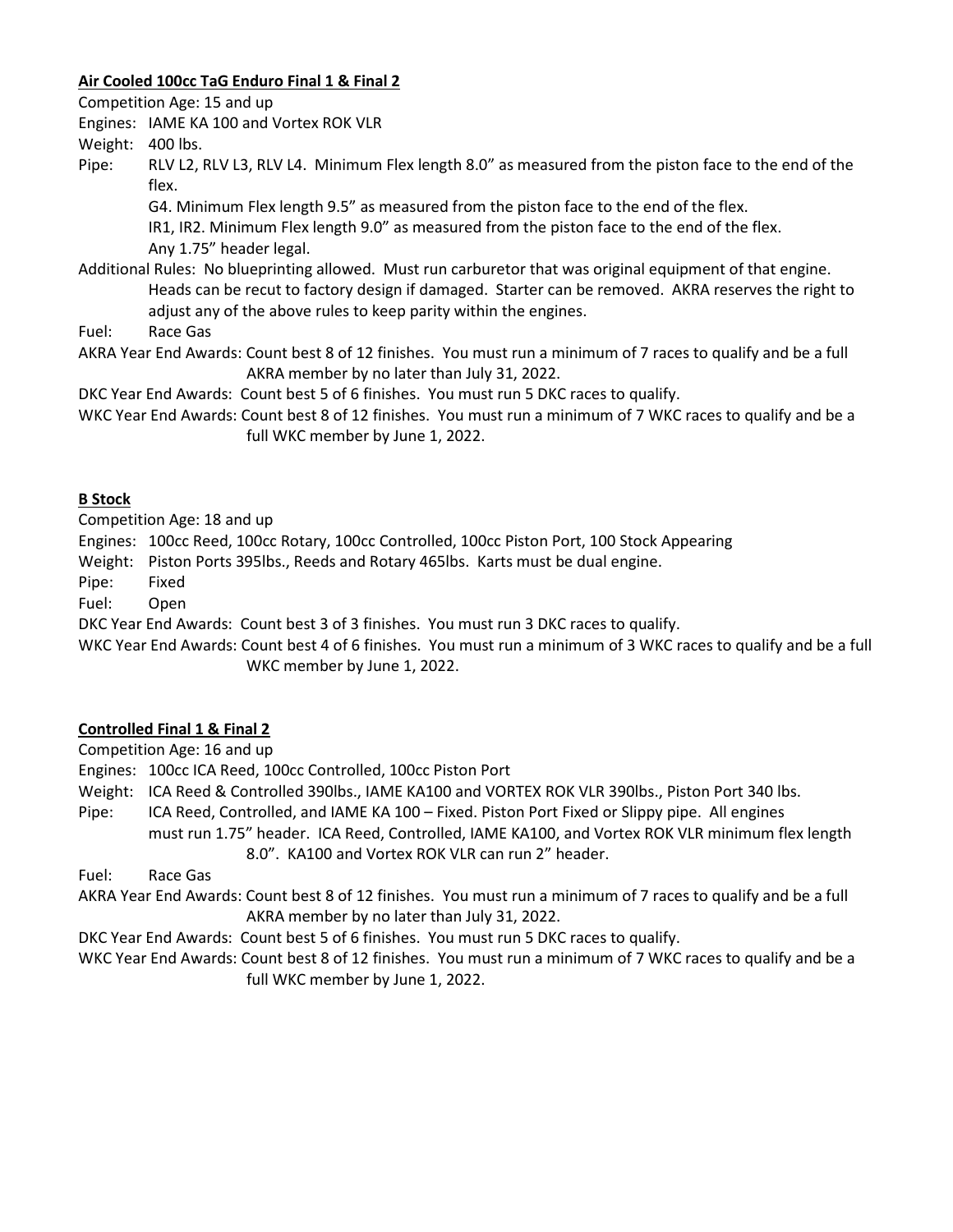# **DKC Enduro 4 Cycle Final 1 & Final 2**

Competition Age: 15 and up Engines: Pro Gas, Briggs and Stratton (See KART Rules for Briggs tech) Weight: 410lbs. Pipe: Fixed Fuel: Open Fuel AKRA Year End Awards: Count all 6 of your DKC finishes. You must score 1 point or more in all 6 races to qualify and be a full AKRA member by no later than July 31, 2022.

DKC Year End Awards: Count best 5 of 6 finishes. You must run 5 DKC races to qualify.

# **Formula 100 Final 1 & Final 2**

Competition Age: 16 and up

Engines: Any 100cc Reed, Rotary, or Piston Port. Any 135cc Controlled Stock.

- Weight: 100cc Open 410lbs., Stock Appearing Piston Port 310lbs., 100cc Stock Appearing Reed or Rotary Valve 390lbs., 100cc Controlled Stock 2000 390lbs., 100cc Controlled Stock prior 2000 340lbs., 135 Controlled Stock 370lbs., IAME KA100 and Vortex ROK VLR 370lbs.
- Pipe: Open Pipe
- Fuel: Open Fuel
- AKRA Year End Awards: Count best 8 of 12 finishes. You must run a minimum of 7 races to qualify and be a full AKRA member by no later than July 31, 2022.

DKC Year End Awards: Count best 5 of 6 finishes. You must run 5 DKC races to qualify.

WKC Year End Awards: Count best 8 of 12 finishes. You must run a minimum of 7 WKC races to qualify and be a full WKC member by June 1, 2022.

# **Formula 125 Final 1 & Final 2**

Competition Age: 18 and up for gearbox, 15 and up for non-gearbox

- Engines: 125 Gearbox, 125 Non-Gearbox, B Limited, 100cc Open, 135cc Open.
- Weight: Gearbox 420lbs., non-Gearbox 380lbs., X30 380lbs.
- Pipe: Gearbox Fixed pipe. Non-Gearbox Open Pipe.

Fuel: Open Fuel

- AKRA Year End Awards: Count best 8 of 12 finishes. You must run a minimum of 7 races to qualify and be a full AKRA member by no later than July 31, 2022.
- DKC Year End Awards: Count best 5 of 6 finishes. You must run 5 DKC races to qualify.
- WKC Year End Awards: Count best 8 of 12 finishes. You must run a minimum of 7 WKC races to qualify and be a full WKC member by June 1, 2022.

# **Junior Enduro Final 1 & Final 2**

Competition Age: 12 - 16

- Engines: Yamaha KT 100, KPV 100, Animal, Pro Gas, LO 206
- Weight: Yamaha-RLV SSX Exhaust 340lbs., RLV SBX 360lbs., KPV 365lbs., Briggs Animal 340lbs., Pro Gas 340lbs., LO 206 310lbs.
- Pipe: Yamaha -RLV SSX, RLV SBX Muffler, RLV 26S Header, Flex length minimum 11.0"as measured from piston face to end of flex. Addition of a 7/8 restrictor required. KPV 2 pipe and header, engine clutch only. Briggs Animal-Stock 6.5hp (See Animal Junior Rules)
- Fuel: Yamaha and KPV-Race Gas, Animal Gas or Alcohol, Pro Gas and LO 206 pump gas.
- AKRA Year End Awards: Count best 8 of 12 finishes. You must run a minimum of 7 races to qualify and be a full AKRA member by no later than July 31, 2022.

DKC Year End Awards: Count best 5 of 6 finishes. You must run 5 DKC races to qualify.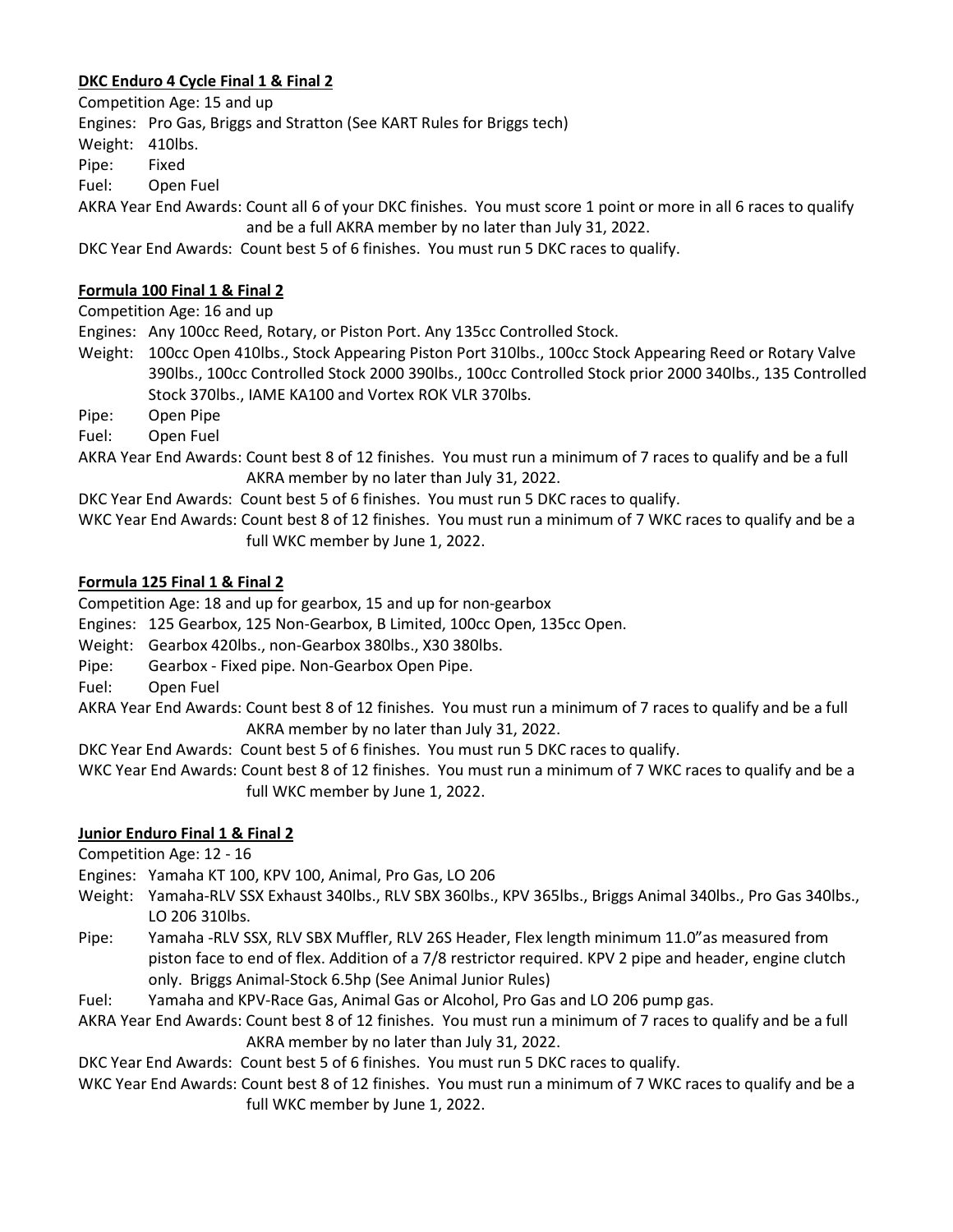# **Super Kart 250 Final 1 & Final 2**

Competition Age: 18 and up

Engines: Twin cylinder with a maximum of 250cc. Single Cylinder two cycle with maximum of 250cc. Single Cylinder Four Cycle with maximum of 450cc. Twin Engine maximum 150cc each cylinder.

- Weight: 250cc Twin Cylinder 490lbs., 250cc Single Cylinder 460lbs., 450 CC 460lbs., 125 Gearbox or twin 135 cc engines - 420lbs., Up to 150cc Single Engine 380lbs., Two 100cc engines 465lbs., Two 150cc engines 490lbs.
- Pipe: Fixed pipe

Fuel: Open Fuel

AKRA Year End Awards: Count best 8 of 12 finishes. You must run a minimum of 7 races to qualify and be a full AKRA member by no later than July 31, 2022.

DKC Year End Awards: Count best 5 of 6 finishes. You must run 5 DKC races to qualify.

WKC Year End Awards: Count best 8 of 12 finishes. You must run a minimum of 7 WKC races to qualify and be a full WKC member by June 1, 2022.

### **DKC TaG Enduro Final 1 & Final 2**

Competition Age: 16 and up

Engines: Any 100cc or 125cc TaG Engine. Water or Air Cooled.

- Weight: 100cc 380lbs., 125cc 410lbs.
- Pipe: Any approved TaG pipe.

Fuel: Open Fuel

AKRA Year End Awards: Count all 6 of your DKC finishes. You must score 1 point or more in all 6 races to qualify and be a full AKRA member by no later than July 31, 2022.

DKC Year End Awards: Count best 5 of 6 finishes. You must run 5 DKC races to qualify.

### **Unlimited Final 1 & Final 2**

Competition Age: 18 and up

Engines: Single Cylinder two cycle with maximum of 250cc, Single Cylinder Four Cycle with maximum of 450cc, Twin Engine maximum 150cc each cylinder.

Super Singles (DEA Single, Viper SK250S, and Gas Gas) must run Super Kart.

Weight: 250 CC - 460lbs., 450 CC – 460lbs., 125 Gearbox or twin 135 cc engines - 380lbs., Up to 175cc Single Engine 400lbs., Two 100cc engines 465lbs., Two 150cc engines 490lbs.

Pipe: Fixed pipe

Fuel: Open Fuel

AKRA Year End Awards: Count best 8 of 12 finishes. You must run a minimum of 7 races to qualify and be a full AKRA member by no later than July 31, 2022.

DKC Year End Awards: Count best 5 of 6 finishes. You must run 5 DKC races to qualify.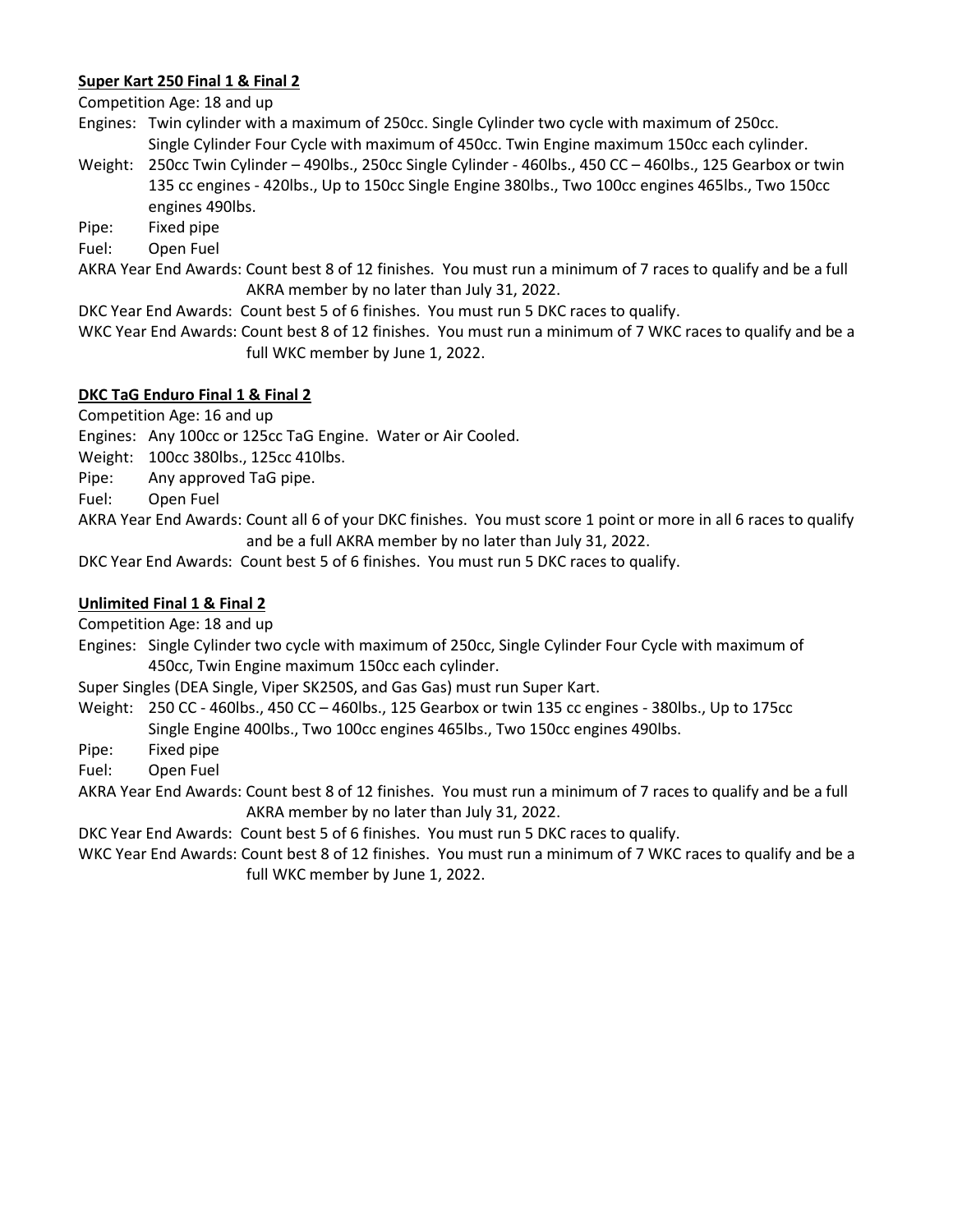# **Vintage Open Final 1 & Final 2**

Competition Age: 15 and up.

Engines: Atlas1, BM-96/96TT/97TT/100/104/107/130, Dap T-60/T-62/T-72/T-80/T-80A/T-80R/T-81, Hewland Arrow KE3/KE4, Komet K-29/K-30/K-35/K-55/K-77/K-78/K-77TT/K-88/K-88T/K-99/K-299, Manx, Margay LMR, Parilla SS-21/SS-22/SS-23/SS27TT/TT-25, PCR 135R, TKM s-89/S-89TT/FF-99/FF-99TT/V/VL, All Vintage Piston Port engines and all Vintage USA engines.

Weight: No minimum weight

Pipe: Any pipe, Any clutch.

Fuel: Open Fuel

For a complete set of rules go to the Woodbridge Kart Club web site.

AKRA Year End Awards: Count best 8 of 12 finishes. You must run a minimum of 7 races to qualify and be a full AKRA member by no later than July 31, 2022.

DKC Year End Awards: Count best 5 of 6 finishes. You must run 5 DKC races to qualify.

WKC Year End Awards: Count best 8 of 12 finishes. You must run a minimum of 7 WKC races to qualify and be a full WKC member by June 1, 2022.

# **Vintage Piston Port Final 1 & Final 2**

Competition Age: 15 and up

Engines: Yamaha KT-100, ARC, Dap T-50, TKM BT-82, PCR PP-100, PRD. Horstman and SMC are the only wet axle clutches allowed, all other dry clutches allowed. Piston Port must be stock appearing and use a Walbro WB3A Carburetor. USA must be stock appearing and can one or two HL, HR, Burris, or Mac Carburetor. Eligible Vintage USA engines – 100cc McCulloch, 125cc McCulloch, 135cc West Bend, Any other US-built 100cc fan-cooled reed motor.

Weight: No minimum weight

Pipe: Any pipe.

Fuel: Piston Port -Race Gas, USA- Race Gas or Methanol)

For a complete set of rules go to the Woodbridge Kart Club web site.

AKRA Year End Awards: Count best 8 of 12 finishes. You must run a minimum of 7 races to qualify and be a full AKRA member by no later than July 31, 2022.

DKC Year End Awards: Count best 5 of 6 finishes. You must run 5 DKC races to qualify.

WKC Year End Awards: Count best 8 of 12 finishes. You must run a minimum of 7 WKC races to qualify and be a full WKC member by June 1, 2022.

#### **Vintage Twin Final 1 & Final 2**

Competition Age: 18 and up.

Engines: Two listed Vintage Open Engines. Horstman and SMC wet axle clutched allowed, and dry clutch allowed. Weight: No minimum weight

Pipe: Any pipe.

Fuel: Open Fuel

For a complete set of rules go to the Woodbridge Kart Club web site.

AKRA Year End Awards: Count best 8 of 12 finishes. You must run a minimum of 7 races to qualify and be a full AKRA member by no later than July 31, 2022.

DKC Year End Awards: Count best 5 of 6 finishes. You must run 5 DKC races to qualify.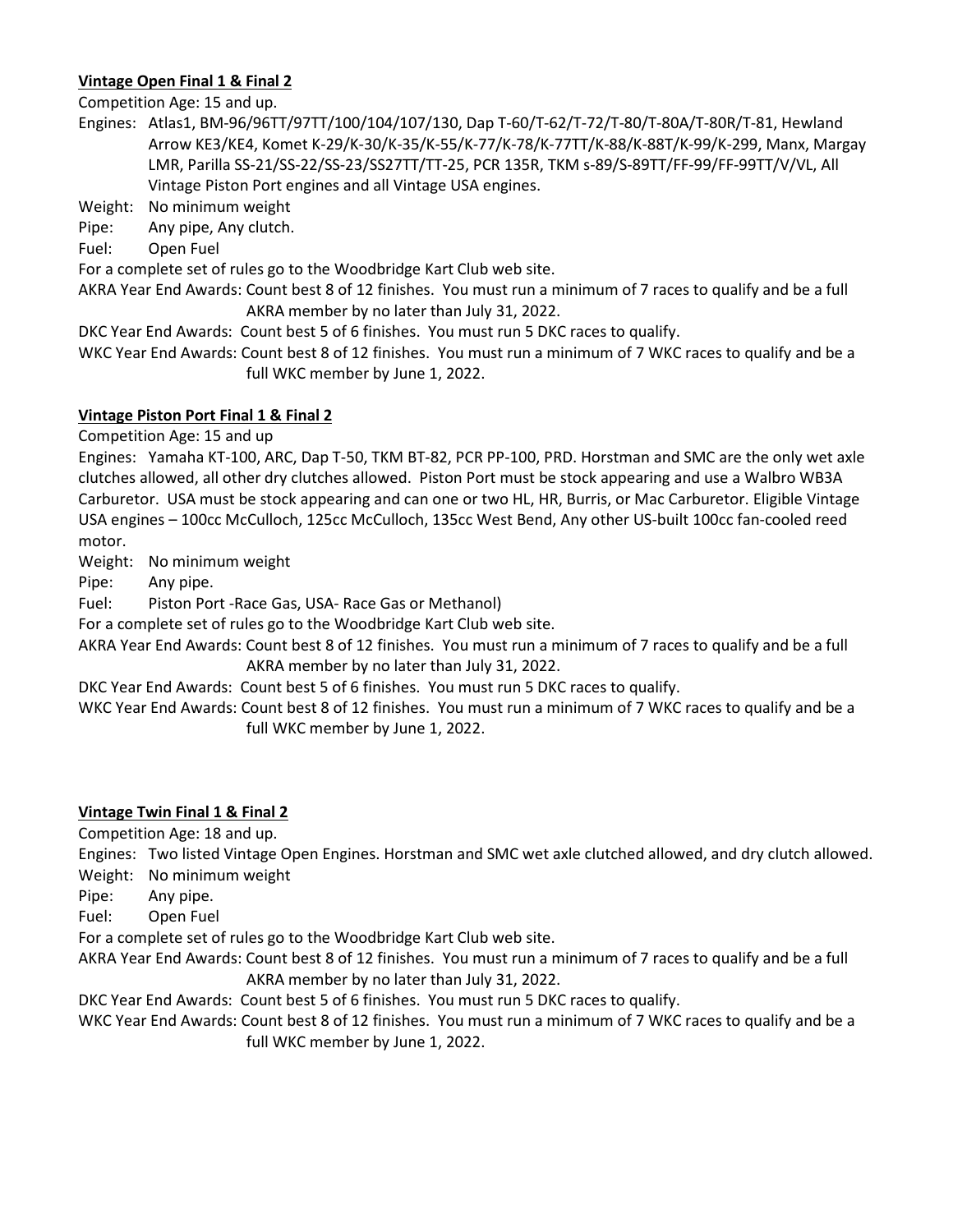### **WKC Vintage Euro:**

Competition Age: 15 and up.

Engines: Eligible Rotary Valve Motors: BM-96/96TT/97TT/100/104/107/130, Dap T-80/T-80A/T-80R/T-81, Hewland Arrow KE3/KE4, Komet K-77/K-78/K-78TT/K-88/K-88TT/K-99/K-299, Manx, Parilla SS-21/SS-22/SS-23/SS27TT/TT-25, TKM S-89/S-89TT/FF-99/FF-99TT. Eligible Reed I Motors – Dap T-72, Margay LMR. Eligible Reed II Motors – Komet K-55, Atlas I, All Vintage Piston Port engines and all Vintage USA engines. Horstman and SMC wet axle clutched allowed, and dry clutch allowed.

For a complete set of rules go to the Woodbridge Kart Club web site.

Pipe: Any pipe.

Fuel: Open Fuel

WKC Year End Awards: Count best 3 of 4 finishes. You must run a minimum of 2 WKC races to qualify and be a full WKC member by June 1, 2022.

#### **WKC Vintage USA:**

Competition Age: 15 and up.

Engines: Eligible motors: 100cc McCulloch; 125cc McCulloch; 135cc West Bend; Any other US built 100cc fancooled reed motor.

For a complete set of rules go to the Woodbridge Kart Club web site.

Pipe: Any pipe.

Fuel: Open Fuel

WKC Year End Awards: Count best 3 of 4 finishes. You must run a minimum of 2 WKC races to qualify and be a full WKC member by June 1, 2022.

# **Yamaha Pipe Final 1 & Final 2**

Competition Age: 15 and up

Engines: Yamaha

Weight: 400lbs.

Pipe: Fixed pipe. Header and flex must be 1.75 inches.

Fuel: Race Gas

AKRA Year End Awards: Count best 8 of 12 finishes. You must run a minimum of 7 races to qualify and be a full AKRA member by no later than July 31, 2022.

DKC Year End Awards: Count best 5 of 6 finishes. You must run 5 DKC races to qualify.

WKC Year End Awards: Count best 8 of 12 finishes. You must run a minimum of 7 WKC races to qualify and be a full WKC member by June 1, 2022.

#### **DKC Yamaha Sportsman Heavy Final 1 & Final 2**

Competition Age: 15 and up

Engines: Yamaha

Weight: SBX Muffler 410lbs., SSX Muffler 390lbs.

Pipe: SSX Muffler, or RLV SBX Muffler, RLV 26S Header, Flex length minimum 11.0"as measured from piston face to end of flex.

Fuel: Race Gas

AKRA Year End Awards: Count all 6 of your DKC finishes. You must score 1 point or more in all 6 races to qualify and be a full AKRA member by no later than July 31, 2022.

DKC Year End Awards: Count best 5 of 6 finishes. You must run 5 DKC races to qualify.